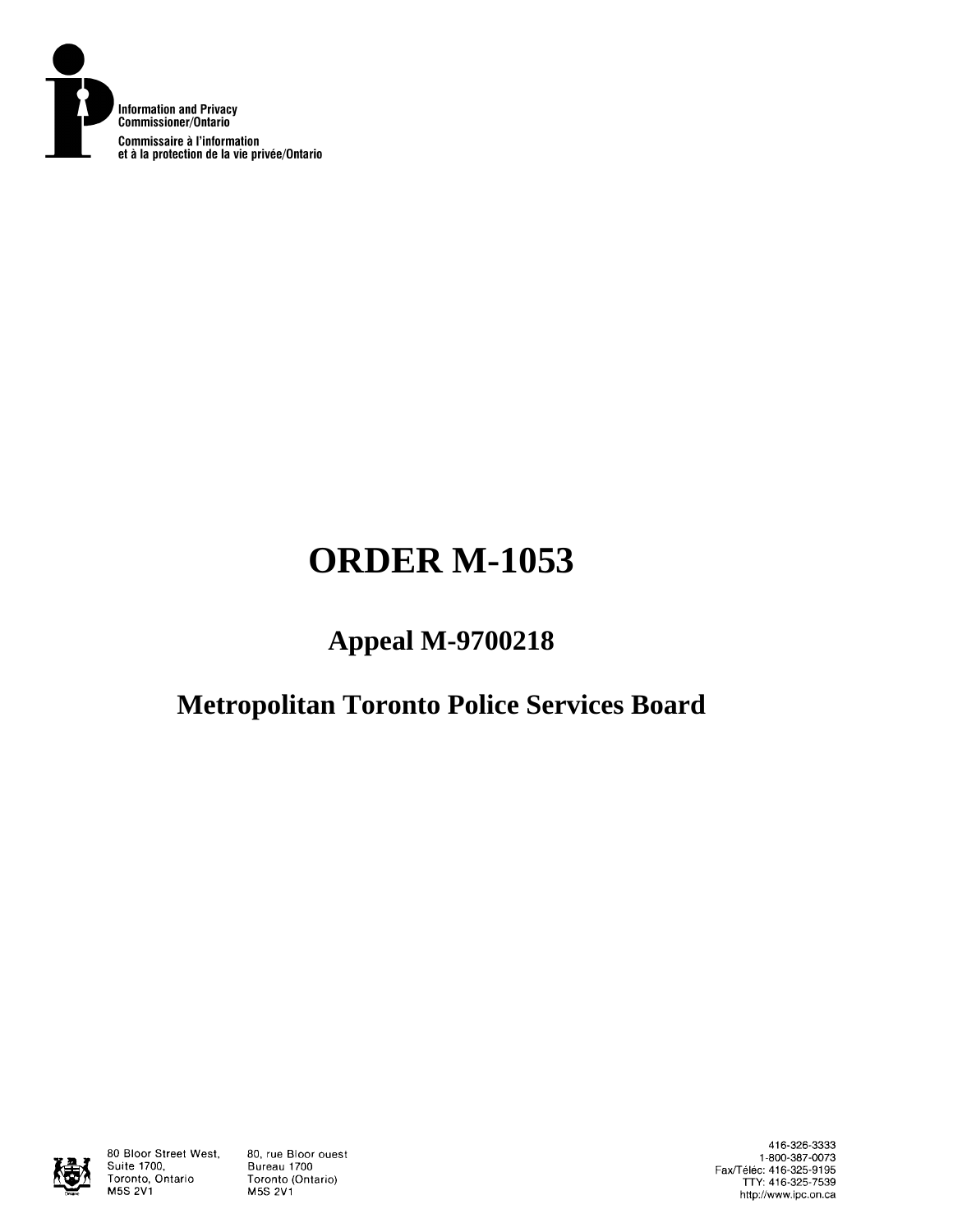## **NATURE OF THE APPEAL:**

The Metropolitan Toronto Police Services Board (the Police) received a request under the Municipal Freedom of Information and Protection of Privacy Act (the Act) for access to dockets listing police officers charged under the Police Services Act (the PSA) from 1986 to 1996. These dockets, posted daily outside the Trials Office in Police Headquarters, contain the name, rank, badge number and alleged offences of officers scheduled to appear that day before the Police Discipline Tribunal. The request was made by two journalists.

The Police denied access to the responsive records, claiming that they fell under section 52(3), and were therefore excluded from the jurisdiction of the Act This decision was appealed and disposed of in Order M-936, where former Inquiry Officer Anita Fineberg found that section 52(3) did not apply, and ordered the Police to issue an access decision to the appellants.

Before issuing a decision, the Police notified 53 police officers (the affected persons) whose interests might be affected by disclosure of the records, pursuant to section 21 of the Act. One affected person consented to disclosure of information relating to him, and 52 objected to disclosure. After considering all submissions received from the affected persons, the Police granted access to the information relating to the consenting affected person, and denied access to the remaining responsive records, claiming the following exemption:

 $\sin$  invasion of privacy - section 14(1)

The Police also advised the appellants that dockets have only been prepared since late 1993 or early 1994, therefore no responsive records exist from 1986 to that point; and that any responsive records prior to January 1, 1997 have been destroyed. The Police agreed to extend the time period covered by the request to the date of their decision, and identified 42 Police Discipline Tribunal dockets covering the period January 8, 1997 to May 2, 1997. The affected persons notified by the Police are those officers listed on these 1997 records.

The appellants appealed the decision to deny access, and claimed that there was an overriding public interest in the disclosure of the records. The appellants later objected to the Police destroying responsive records, and claimed that more responsive records should exist. I have added these issues to the scope of this inquiry.

A Notice of Inquiry was sent to the appellants, the Police and the affected persons. Representations were received from the Police, the appellants and 46 affected persons.

## **PRELIMINARY MATTERS:**

In Order M-936, Inquiry Officer Fineberg disposed of a number of issues in addition to her finding that section 52(3) of the Act did not apply.

She found that the decision letter issued by the Police was inadequate. I will not quote from her order, but I am in agreement with the reasoning she outlines on page 2. Despite the statements made by Inquiry Officer Fineberg, the Police have again issued an inadequate decision letter to the same appellants. Section  $29(1)(b)(ii)$  of the Act clearly requires the Police to outline Athe reasons the provision applies to the record@. I would remind the Police that a re-statement of the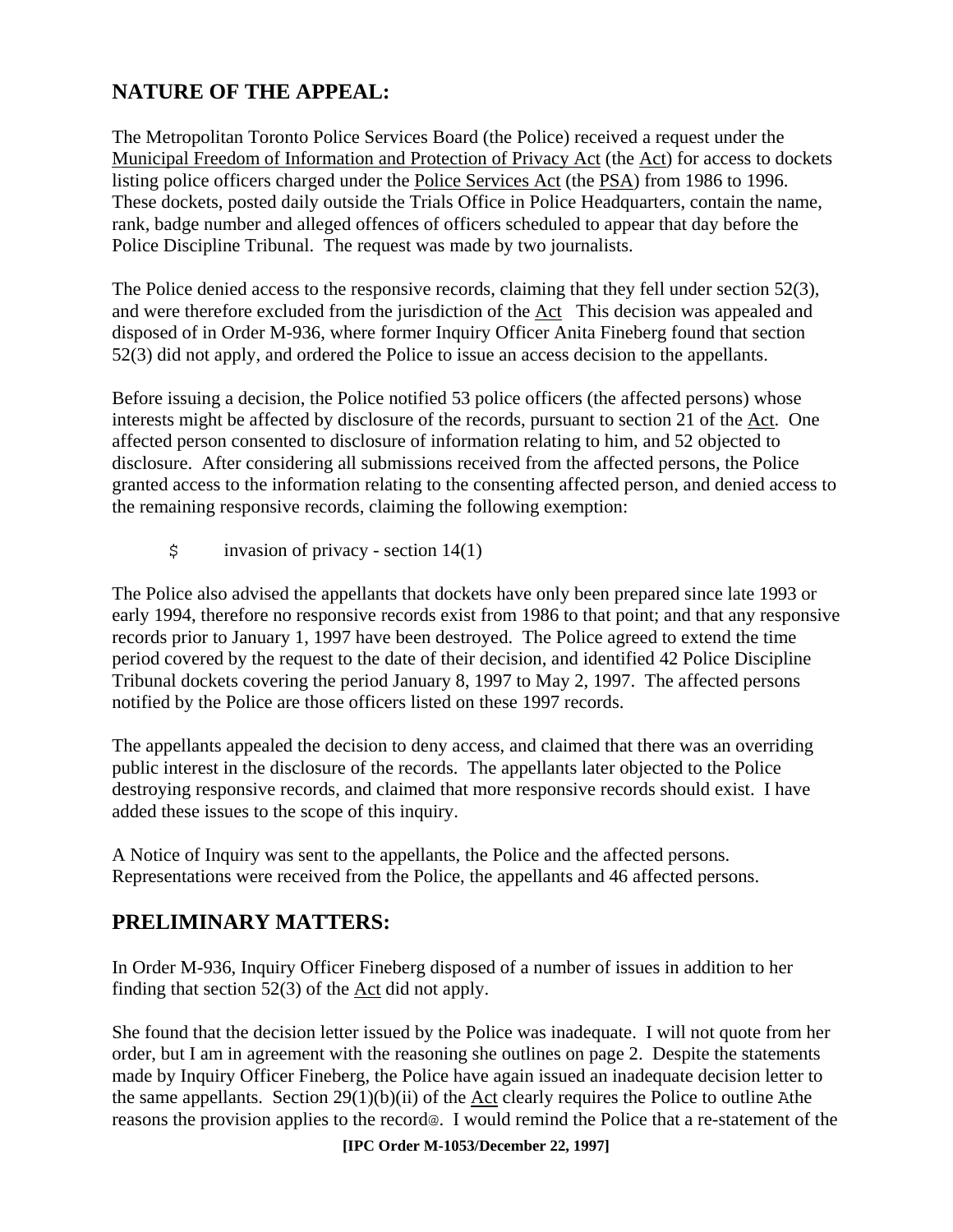language of the legislation is generally not sufficient to satisfy the requirements of the section. When the reasons why a request has been denied are clearly communicated, requesters are in the best position to decide whether to accept the decision or to appeal. It is in the interest of both requesters and institutions, as well as this office, to avoid the costs and delay associated with appeals arising from inadequate decision letters, and I strongly encourage the Police to adhere to its statutory responsibilities under section  $29(1)(b)(ii)$  when responding to requests in which access is denied.

Inquiry Officer Fineberg=s order also dealt with the implications of the dockets having already been publicly available through posting in a public space at the time of the hearing. This issue is raised again by the appellants in the present appeal. The appellants again attempt to rely on section 27 of the Act, and raise the possible application of section 15(a), an exemption not claimed by the Police. As I stated in Order M-96, and Inquiry Officer Fineberg found in Order M-936, the application of section 27 is not relevant to an access request under Part 1 of the Act. I will discuss the appellants other submissions regarding previous public availability later in my consideration of section 14(2).

The appellants also submit that, because natural justice requires that participants in an administrative process know the case against them, they should be provided with the representations of the Police so that they can be given the opportunity to challenge the evidence. They argue that to not do so is considered unfair and inappropriate. However, the appellants add that, given the long history of this proceeding, any request to make further submissions will simply delay the process further.

While I recognize that the appellants have chosen not to pursue a request for exchange of representations, they have raised concerns about this issue that I will take the opportunity to address.

Section 41 of the Act sets out the powers of the Commissioner with respect to conducting inquiries to review decisions of institutions that are appealed to the Commissioner. The statutory authority of the Commissioner includes the power to make a binding order, the ability to require production of any record in the custody or under the control of an institution, the right to enter the premises of an institution, and the right to conduct an inquiry in private.

Section 41(13) of the Act reads as follows:

The person who requested access to the record, the head of the institution concerned and any affected party shall be given an opportunity to make representations to the Commissioner, but no person is entitled to be present during, to have access to or to comment on representations made to the Commissioner by any other person.

The appellants have been provided with a copy of the Notice of Inquiry which describes the records, explains the exemption which has been relied on, and the onus requirements under the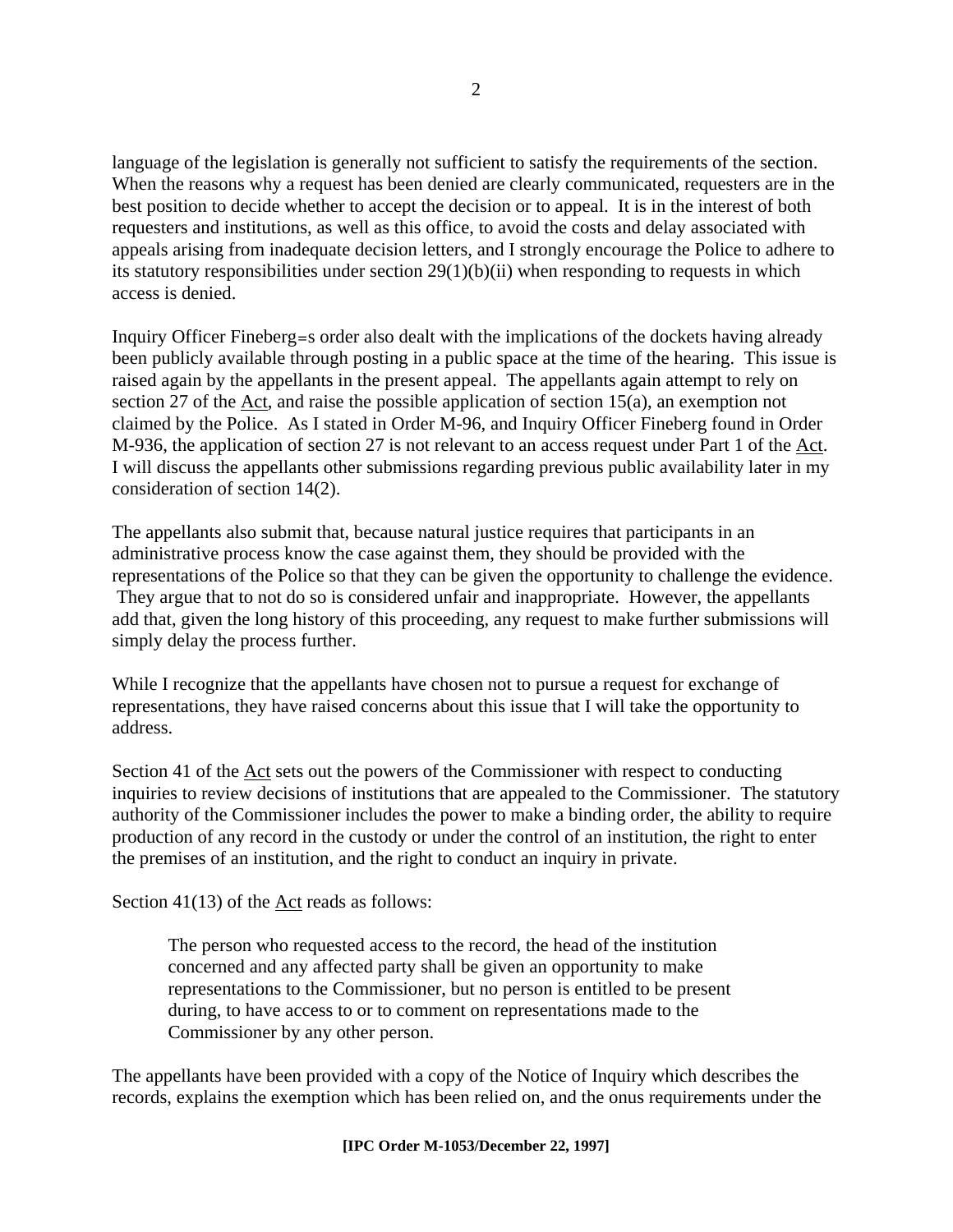Act. In my view, the appellants have been provided with sufficient information to enable them to address the issues in this appeal.

Inquiry Officer Marianne Miller considered a number of preliminary issues raised by the appellants, and disposed of them by letter to the appellants, dated August 28, 1997. I do not need to consider these issues further in this order.

### **DISCUSSION:**

#### **PERSONAL INFORMATION/INVASION OF PRIVACY**

Under section  $2(1)$  of the Act, Apersonal information@ is defined, in part, to mean recorded information about an identifiable individual.

All parties agree, and I find, that the records contain personal information of the affected persons, and no one else.

Once it has been determined that a record contains personal information, section 14(1) of the Act **prohibits** the disclosure of personal information to any person other than the individual to whom the information relates, except in certain circumstances listed under the section.

Section 14(1)(a) permits disclosure on consent. This exception applies to information concerning the one affected person who consented to the release of his information, but I do not need to consider this further since this information has already been disclosed to the appellants.

The Police also identify section  $14(1)(f)$ , and claim that it is not applicable in the circumstances of this appeal. I agree that it is the only exception to the section 14(1) mandatory exemption which has potential application. This section reads as follows:

A head shall refuse to disclose personal information to any person other than the individual to whom the information relates except,

if the disclosure does not constitute an unjustified invasion of personal privacy.

Sections 14(2) and (3) of the Act provide guidance in determining whether disclosure would result in an unjustified invasion of personal privacy. Section 14(2) provides some criteria for the head to consider in making this determination. Section 14(3) lists the types of information whose disclosure is presumed to constitute an unjustified invasion of personal privacy.

The only way in which a section 14(3) presumption can be overcome is if the personal information falls under section 14(4) of the Act or where a finding is made under section 16 of the Act that there is a compelling public interest in disclosure of the information which clearly outweighs the purpose of the mandatory personal information exemption.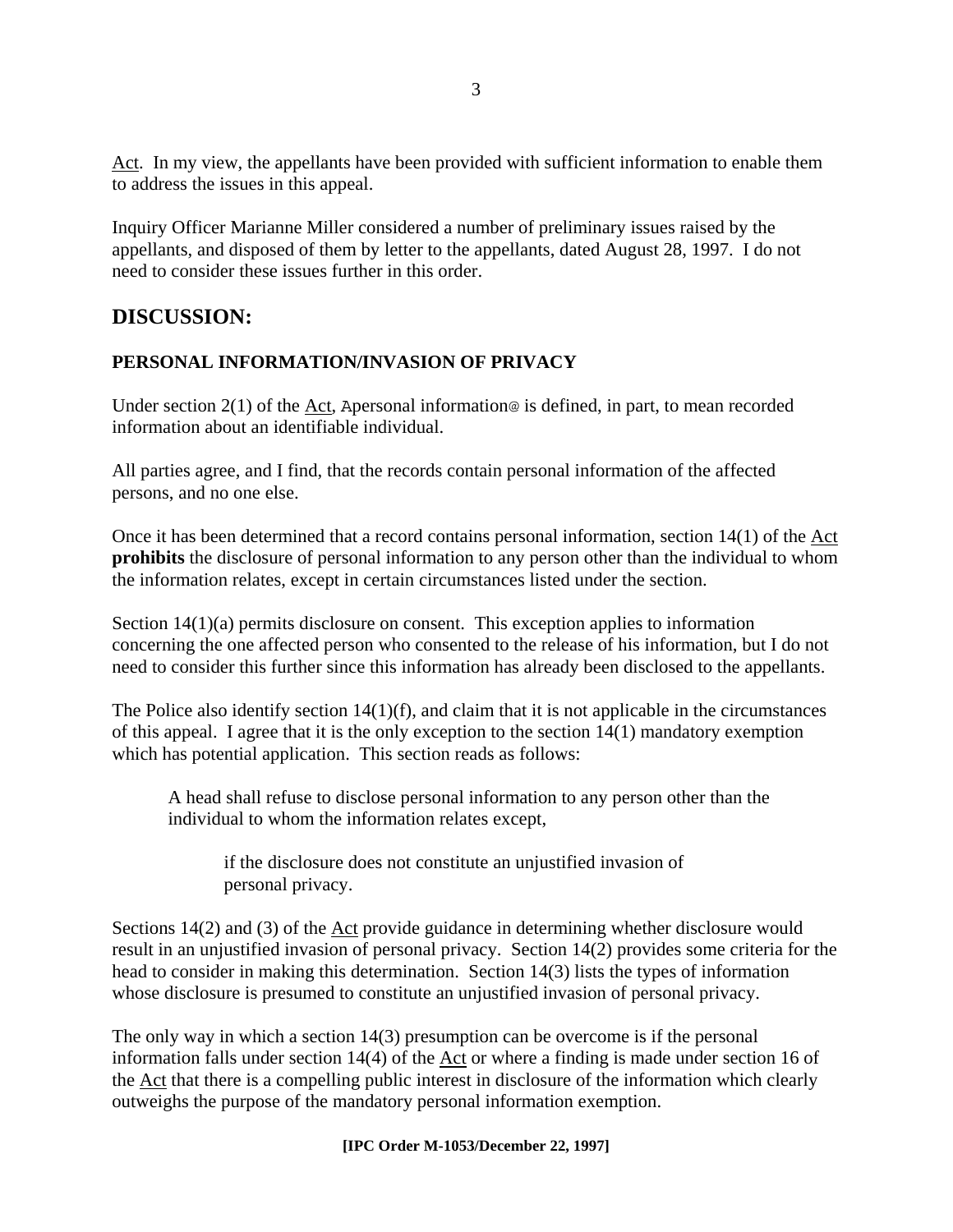#### **Section 14(3) presumptions**

The Police and the affected persons submit that the presumptions in sections 14(3)(b) and (d) apply in the circumstances of this appeal. These sections state:

A disclosure of personal information is presumed to constitute an unjustified invasion of personal privacy if the personal information,

- (b) was compiled and is identifiable as part of an investigation into a possible violation of law, except to the extent that disclosure is necessary to prosecute the violation or to continue the investigation;
- (d) relates to employment or educational history;

#### **14(3)(b)**

The Police and affected persons submit that the personal information relates to information that was compiled during an investigation under the PSA. The Police acknowledge that the record itself was not created during an investigation, but maintain that the information obtained during the investigation was later used to create the record, and that this is sufficient to bring the information within the parameters of section 14(3)(b).

The appellants disagree. They point out that:

[t]he docket was compiled not as part of an investigation, but as part of a legal proceeding which *followed* an investigation. The fact that the Police disclosed these dockets publicly outside the hearing rooms confirms that the dockets relate to the prosecution of the matter, not its investigation, and the posting of the docket is a *necessary* part of the public hearing process.

I agree with the appellants. The records are documents which are generated upon the completion of an investigation and after charges are laid. They are not compiled as part of the investigation, but rather relate to the proceedings which follow the investigation. Therefore, I find that section  $14(3)(b)$  does not apply.

#### **14(3)(d)**

The Police submit that the affected persons attended disciplinary hearings as a function of their employment and that the charges have become part of their employment history. Several affected persons support this position.

The appellants do not comment specifically on section 14(3)(d).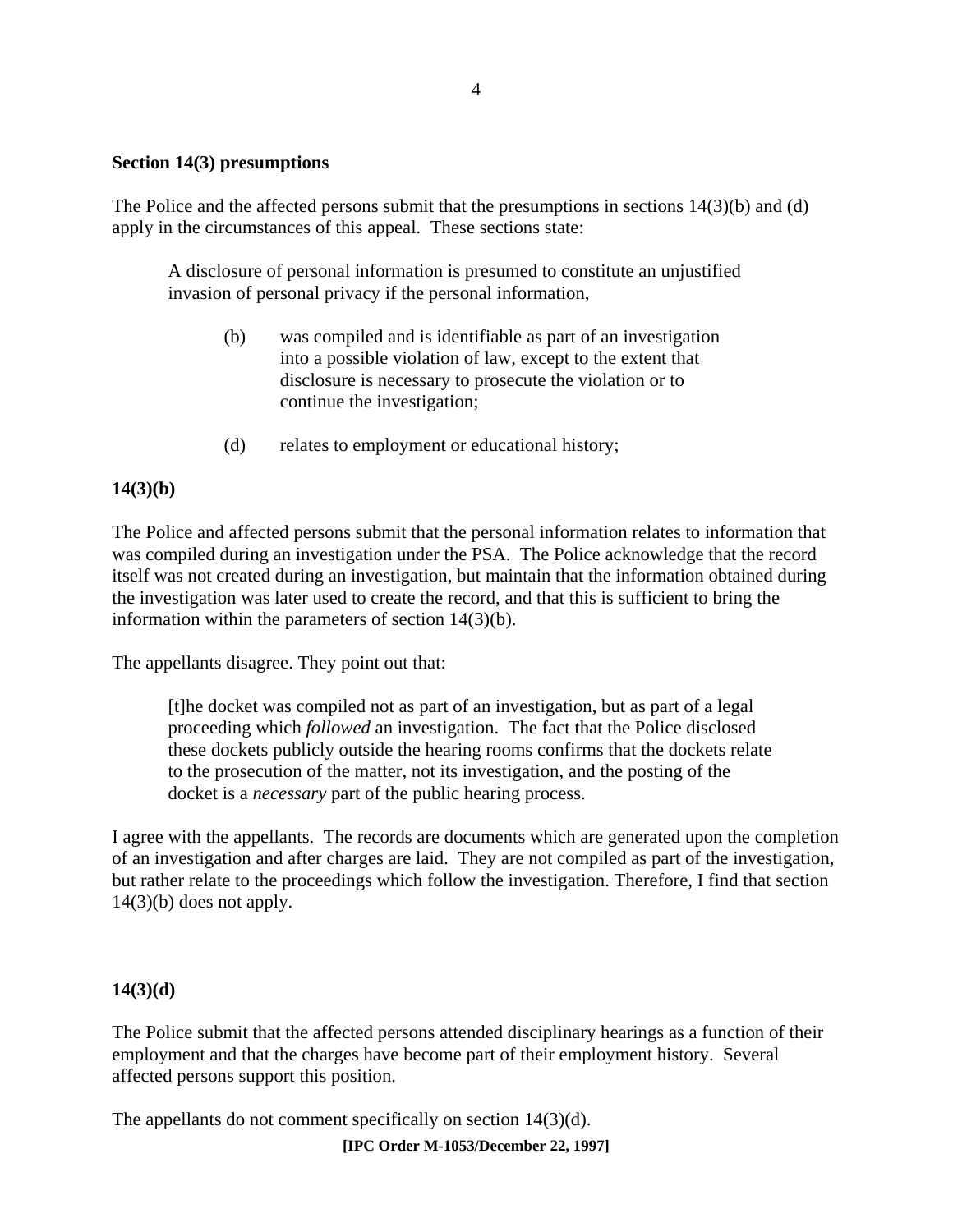I disagree with the position of the Police.

In Order P-1117, former Inquiry Officer John Higgins dealt with request for records relating to an investigation of a complaint made to the Ontario Coroners= Council against four coroners. The complaint arose in the context of an investigation and inquest into the death of the requester=s mother. Inquiry Officer Higgins found that investigations of alleged improper workrelated behaviour are not part of the employment history because they fall outside the normal scope of employment duties.

I agree with this finding, and feel it is equally applicable in this appeal. The affected persons attended disciplinary hearings as the result of investigations of alleged improper work-related behaviour. This was not a normal part of their employment duties and, in my view, the information does not relate to the employment history of the affected persons within the meaning of section  $14(3)(d)$ .

#### **14(2) considerations**

The Police rely on sections  $14(2)(e)$ , (f) and (i) as factors favouring non-disclosure.

The appellants raise section  $14(2)(a)$  in support of their position that the records should be released. They also point out that the records were posted publicly and relate to information about hearings that are open to the public. This is not a factor which appears in section 14(2), but may be a relevant consideration favouring disclosure.

These sections read as follows:

A head, in determining whether a disclosure of personal information constitutes an unjustified invasion of personal privacy, shall consider all the relevant circumstances, including whether,

- (a) the disclosure is desirable for the purpose of subjecting the activities of the institution to public scrutiny;
- (e) the individual to whom the information relates will be exposed unfairly to pecuniary or other harm;
- (f) the personal information is highly sensitive;
- (i) the disclosure may unfairly damage the reputation of any person referred to in the record.

**14(2)(e)**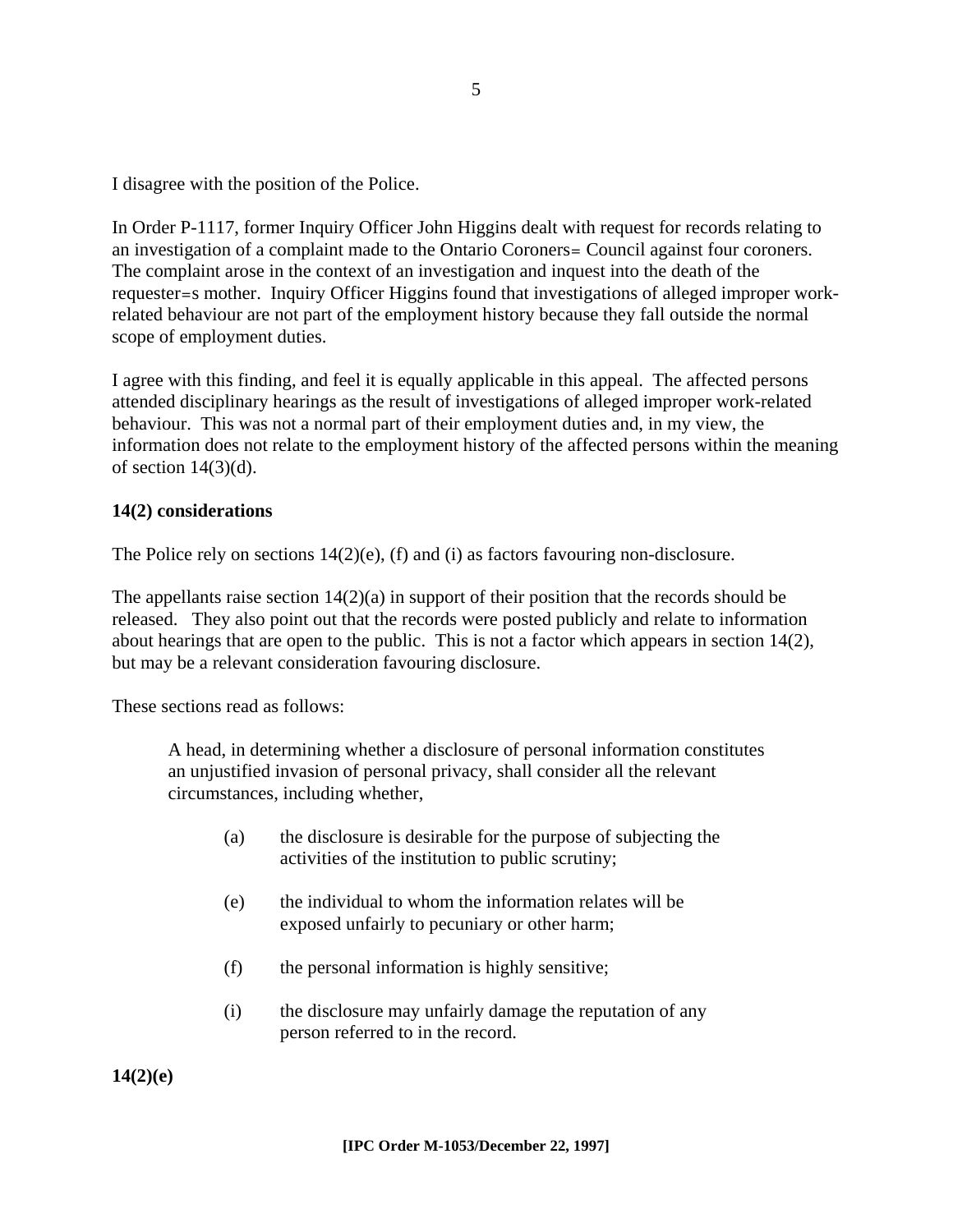The Police and the affected persons submit that disclosure of the records would perpetuate the publicity of the disciplinary matters, and that they are entitled to closure. They add that, because the appellants are journalists, there is no certainty about how or when the information would be used, and that the ongoing and potentially never-ending wait would be stressful and unfair. Finally, they argue that disclosure of their identities would interfere with their ability to transfer to a specialized unit or undercover work.

The appellants argue that there is no evidence that the police officers identified on the dockets will be exposed to pecuniary or other harm, let alone unfairly exposed. They point out that any harm which may result to these officers Awould be due to decisions of the Tribunal, and not by disclosure to a member of the public@.

In Order P-1167, former Inquiry Officer Fineberg considered the relevance of section 14(2)(e) in the context of a sexual harassment complaint to the Ontario Human Rights Commission which had been settled. One of the respondents to the complaint was seeking personal information relating to the complainants. Inquiry Office Fineberg made the following comments:

I am of the view that once the parties have followed the appropriate procedures to file a complaint with the Commission and have reached a satisfactory settlement, they are entitled to consider the matter as >closed=. ... I accept that disclosure of the records at this time could expose the complainants unfairly to harm in the form of a continuing, and potentially public, reminder of these unpleasant events.

I agree with the approach followed by Inquiry Officer Fineberg, and find it applicable in this case, even though, in contrast to Order P-1167, it is the respondents= personal information which is being sought. In my view, once the affected parties have been through the appropriate proceedings in responding to a complaint under the PSA, they are entitled to consider the matter as closed. For the same reasons stated in Order P-1167, I find that section 14(2)(e) is a relevant consideration in the circumstances of this appeal, and is a factor favouring privacy protection.

#### **14(2)(f)**

The Police and the affected persons submit that information relating to allegations of professional misconduct is highly sensitive. They support this position by pointing to the high stress levels experienced by many affected persons stemming from past prosecutions. The Police also refer to previous orders of this office where information relating to criminal history and allegations of improper professional conduct were found to be Ahighly sensitive@. The Police also refer to Order P-1055 in which Inquiry Officer Mumtaz Jiwan found that information relating to allegations of improper professional conduct were Ahighly sensitive@.

The appellants argue that if the information was highly sensitive, the Police would not have posted the information publicly outside the hearing rooms.

In order to qualify as Ahighly sensitive@, the Police must establish that release of the information would cause excessive personal distress to the affected persons (Order P-434). It is clear that the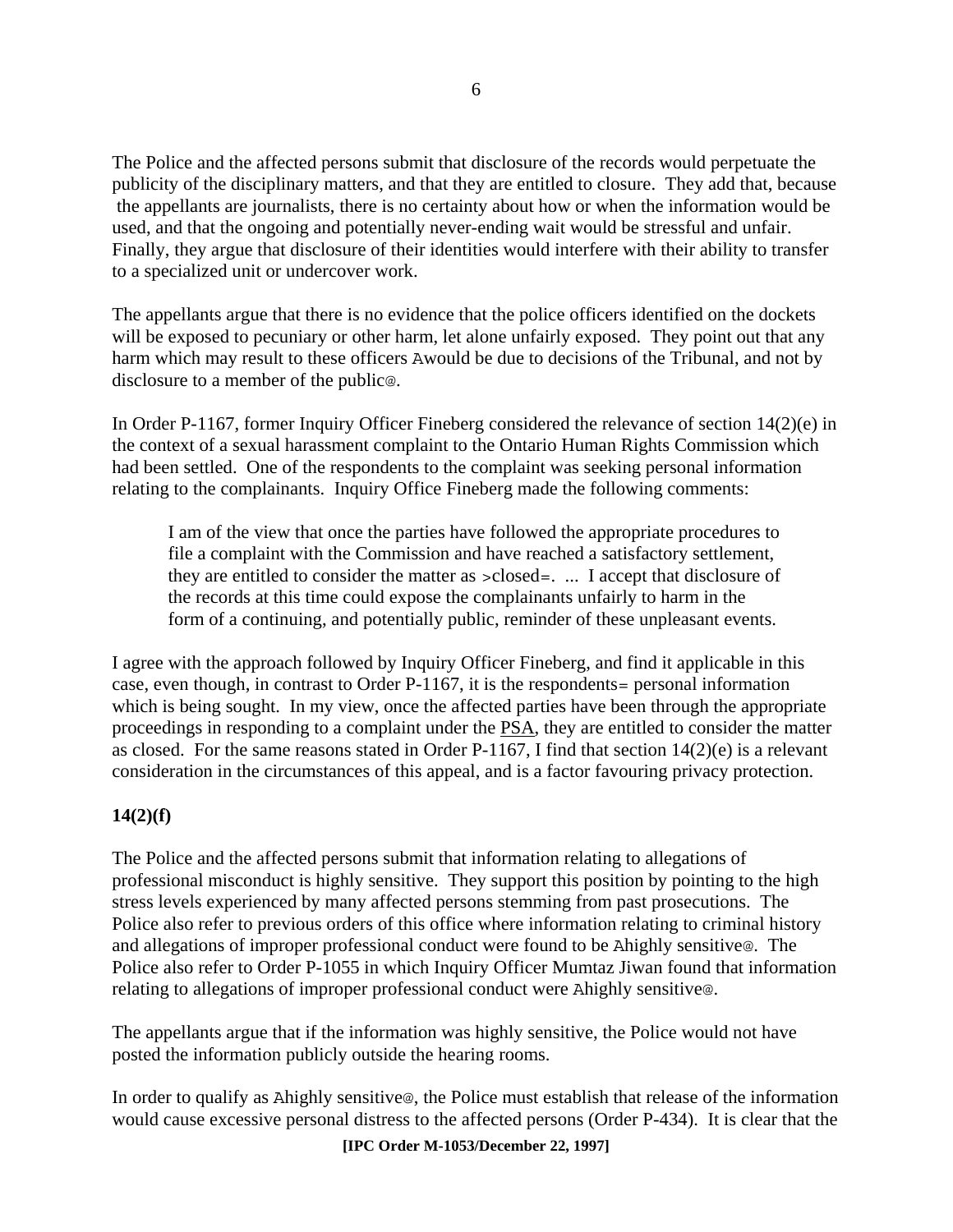records contain information relating to allegations of improper professional conduct against the affected parties. While I accept the appellant=s position that the records were displayed publicly at a specific point in time, this does not mean that the information contained in the records is not highly sensitive. I accept that disclosure of allegations of professional misconduct would cause excessive personal stress to the officers involved, and that this information is properly characterized as highly sensitive (Orders P-658, P-1055, P-1117, P-1278 and P-1427).

Therefore, I find that section  $14(2)(f)$  is a relevant consideration in the circumstances of this appeal, and is another factor favouring privacy protection.

#### **14(2)(i)**

The Police and affected persons submit that disclosure of the records would impact on the professional and personal reputations of the affected persons, in particular those who were eventually found not guilty of misconduct. They further argue that the records do not contain sufficient details and could be misleading as to the circumstances surrounding each matter, potentially resulting in unfair damage to the reputation of the affected persons.

The appellants again submit that public disclosure of the records at the time of the hearing obviates any concerns about damage to the affected persons= reputations.

In my view, given the limited information contained in the records, it is reasonable to expect that the disclosure of information which identifies these individuals by name may unfairly damage their reputations, particularly those who were ultimately acquitted. Therefore, I find that section 14(2)(i) is a relevant consideration in the circumstances of this appeal.

#### **14(2)(a)/previously publicly available**

The Police submit that section  $14(2)(a)$  is not relevant. In their view, there is an adequate level of public scrutiny of the activities of the Police through a number of avenues, including the media=s attendance at Police Discipline Tribunal hearings. The public is aware through the media that the Police have a disciplinary hearings process and, in the opinion of the Police, the release of the docket sheets Ado[es] not subject the activities of the institution to scrutiny, but only the activities of the individual police officers@. The Police also point out that there is nothing to indicate that the public has demanded scrutiny in the form of the docket sheets, and although the appellants are journalists, it does not automatically follow that the request is made on behalf of the public. The Police submit that the fact that the appellants have requested access to the records in bulk is an indication that there is no public demand for scrutiny of these records, Abut that the public will have access to this information only when the requester chooses to release it@.

The appellants submissions on section  $14(2)(a)$  focus on the fact that the records are readily accessible to the public on the date of the scheduled hearing, through posting outside the room in which the hearings take place. In support of their position, the appellants refer to submissions made in the context of Order P-936, which focus on the public nature of proceedings under the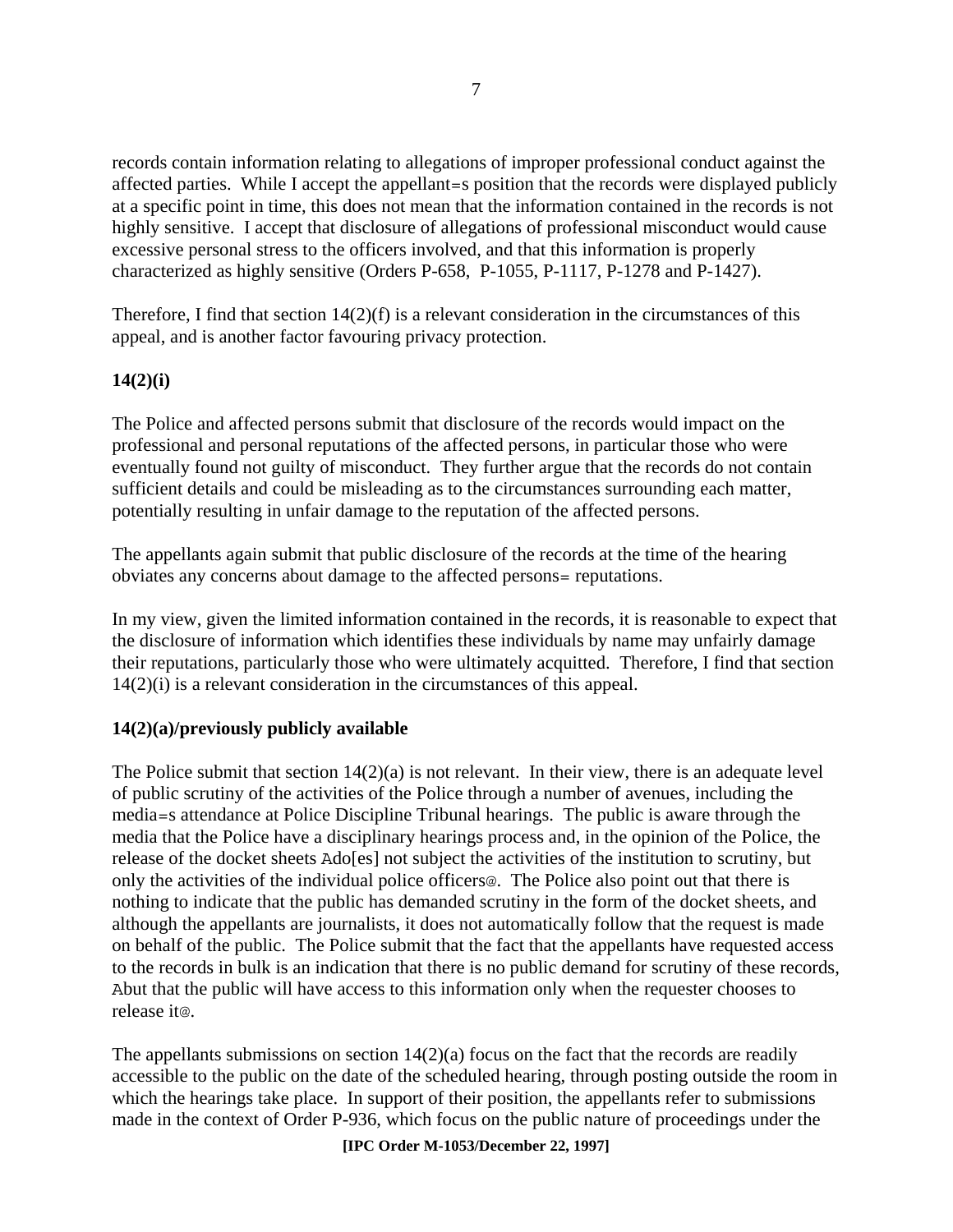PSA, and refer to court decisions which establish the principle of openness in hearings before courts and tribunals. In the appellants= view, the information contained in the records has already been made public and, therefore, disclosure will not result in an unjustified invasion of personal privacy.

In my view, section 14(2)(a) is not a relevant consideration in the circumstances of this appeal. In Order P-347, I made the following statements regarding the application of this section, which are equally applicable in this appeal:

In my view, in order for [section  $14(2)(a)$ ] to be a relevant consideration, there must be a public demand for scrutiny of the Government or its agencies, not one person=s subjective opinion that scrutiny is necessary. No such public demand has been established in this case and, accordingly, I find that [section 14(2)(a)] is not a relevant consideration in the circumstances of this appeal.

In my view, the public hearings process under the PSA is established for the very purpose of subjecting police services to public scrutiny. The appellants have provided insufficient evidence to establish that additional public scrutiny is desirable in the circumstances. I am also not satisfied that disclosure of this information would contribute in any meaningful way to the public=s understanding of the activities of government.

I accept the position of the appellants that the prior public posting of the records outside the hearing room is a valid factor favouring disclosure, and should be taken into account in balancing the various considerations under section 14(2). However, as was pointed out to the parties in the Notice of Inquiry, a number of orders issued by this office have found that, although particular personal information may have been disclosed at one time as part of a public process, it does not necessarily follow that this information should be freely and routinely available to anyone who asks (Orders 180, 181, M-68, M-800 and M-849).

Balancing the considerations of the one factor favouring the disclosure of the records against the three factors favouring the protection of the privacy of the affected persons, I find the factors weighing in favour of privacy protection are more compelling. Accordingly, I find that the disclosure of the records would result in an unjustified invasion of the personal privacy of the affected persons, and that the records are exempt under section  $14(1)$  of the Act.

I also find that none of the provisions of section 14(4) are applicable.

#### **COMPELLING PUBLIC INTEREST**

Section 16 of the Act reads as follows:

An exemption from disclosure of a record under sections 7, 9, 10, 11, 13 and **14** does not apply if a compelling public interest in the disclosure of the record clearly outweighs the purpose of the exemption. (emphasis added)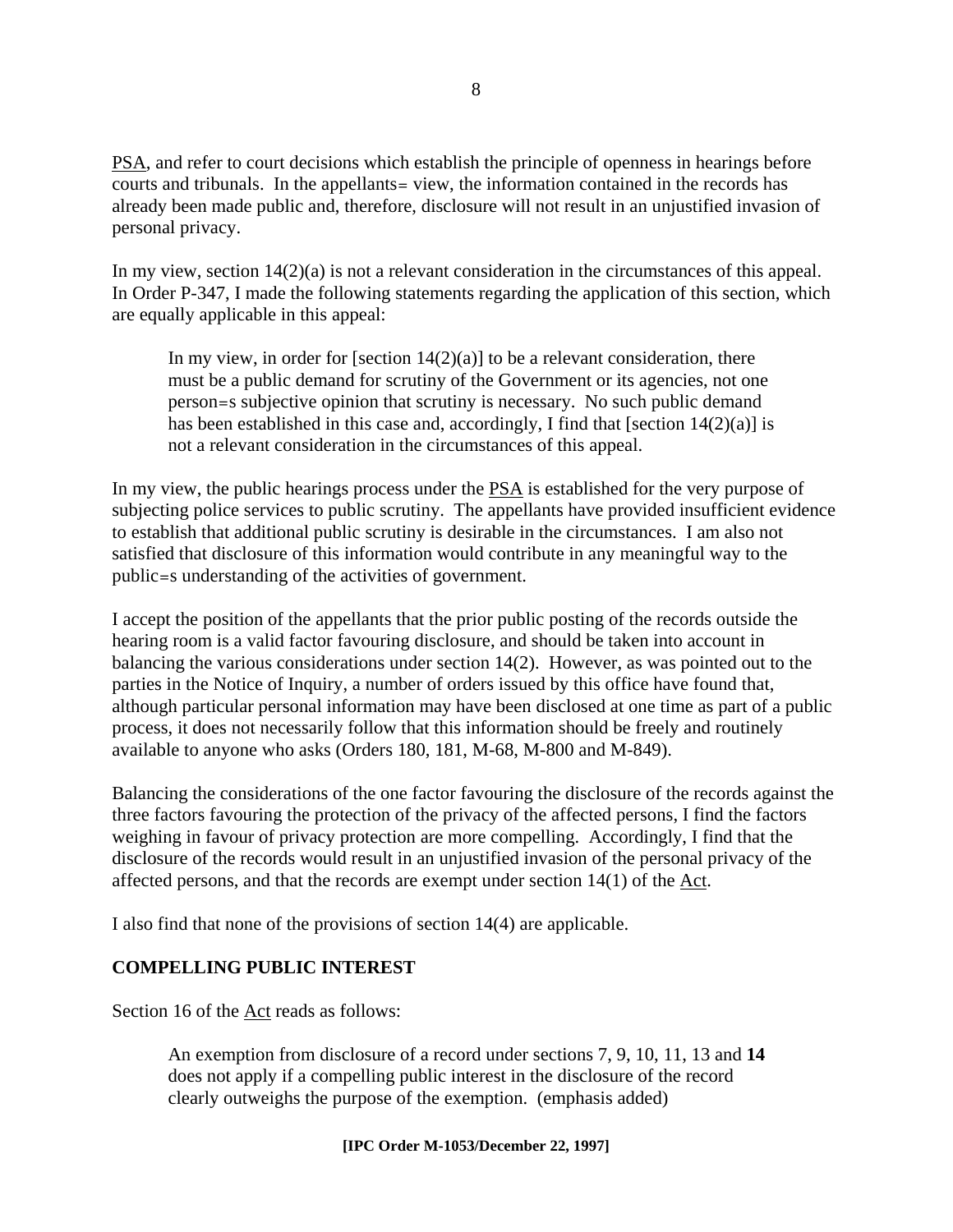In order for section 16 to apply, two requirements must be met. First, there must exist a compelling public interest in the disclosure of the records. Second, this interest must clearly outweigh the purpose of the personal information exemption.

The appellants submit that as investigative reporters they are conducting an in-depth investigation into the Police discipline process in order to analyze its efficiency, effectiveness and fairness. Their objective is to write feature stories informing the public about the process and they regard this issue as a matter of important public interest. They seek the information contained in the records in this appeal in order to obtain complete information as to how many hearings were conducted and the nature of the charges. As stated in their representations, the appellants are seeking information Ato provide us with data from which to seek out more specific information on situations which shed particular light on the Police discipline process, and to determine whether we can come to some conclusions, based on the overall statistical and other information, as to the efficacy of the discipline process@.

The appellants further argue that because the public is so vulnerable to the Police, they must be held to a high standard of openness and accountability and that there already exists a recognized compelling public interest toward open hearings.

The Police submit that disclosure of the records would not contribute in any meaningful way to the public=s understanding of the internal discipline process at the Police Discipline Tribunal level, and would be contrary to the other central purpose of the Act, that of protecting privacy. The Police argue that A[b]y addressing areas of Apublic concern@ at regular and open meetings of the [Police Services Board], which the media regularly attends, the public is adequately and properly served by this practice@.

Even if a compelling public interest is established, the Police submit that it would be insufficient to outweigh the purpose of the mandatory personal information exemption. The Police state:

The docket sheets have limited information with which to inform the public about the activities of the institution; there are no details and no indication of the degree of misconduct allegedly committed by the office, there are no details about how the institution either investigated or dealt with this matter subsequently, and finally, there is no finding of guilt or innocence noted on the docket sheets.@

In my discussion of the section 14(1) exemption claim, I found that the records were, at the time the charges were heard, made available to the public, through the posting of the dockets outside the hearing room. In addition, the Police and the appellants both point out that the media is able to attend these hearings and does so quite frequently. Therefore, having considered the representations of the appellants, including statements submitted by both appellants and materials referred to me by the appellants from previous appeals, I find that they have not established that the **additional** disclosure of the records is necessary in order to address public interest concerns. In my view, the public interest in disclosure of these records is adequately and properly served by the practice of posting the docket sheets outside the hearing room on the dates of the hearings and the ability of the media to attend and report on these hearings.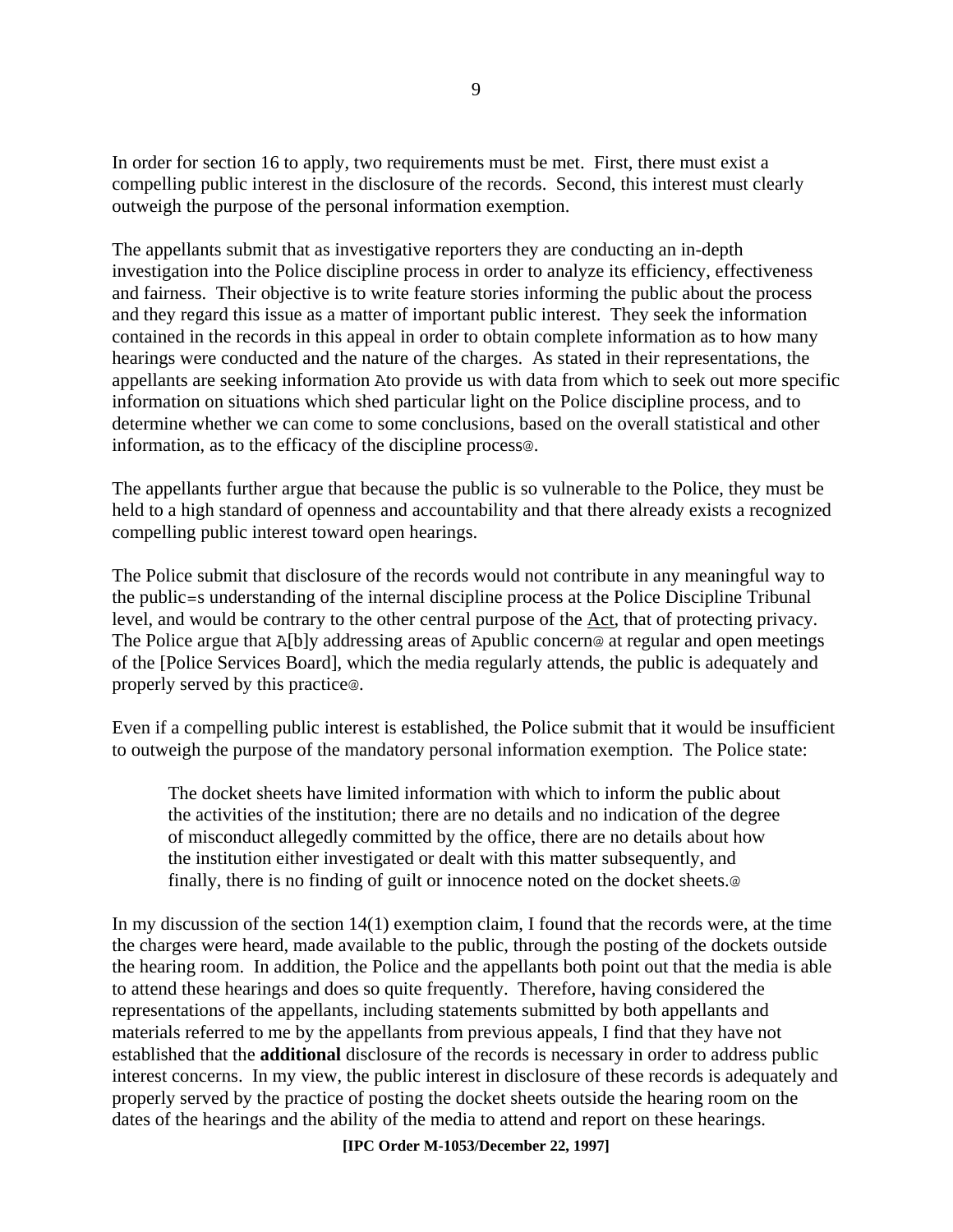#### **REASONABLENESS OF SEARCH**

The appellants = request is worded as follows:

We request copies of these lists (or any lists in a different format that set out the names and charges related to daily trials held in the police trials court) for the period 1986 to 1996 inclusive.

The appellants attached sample records to their request.

The appellants submit that the wording of their request was not restricted to the actual docket sheets, but also included responsive records in another form, and that the searches undertaken by the Police were inadequate.

The Police point out that when their Freedom of Information and Privacy Office (the FOIP Office) received the request in November 1996, staff were aware that the responsive records resided in the Trials Office, but did not obtain them. In the view of the Police, the samples provided by the appellants were sufficient to raise the jurisdictional issue under section 52(3) of the Act, without actually retrieving the records. It was only after Order P-936 was issued that the FOIP Office attempted to obtain the records from the Trials Office, and it was only at that point they learned that no records prior to January 1, 1997 existed.

As noted earlier, according to the Police, the preparation and posting of dockets only began in late 1993 or early 1994, so no responsive records would exist prior to that time. As far as the subsequent time period is concerned, the Police point out that the records are routinely destroyed at the end of each calendar year. I will discuss the destruction of records issue later in this order.

The Police submit that it might be possible to reconstruct these records using information contained in various other computer and paper files, but that to do so would take considerable time and effort and would unreasonably interfere with operations. The Police also point out that reconstruction of the records would be an exercise in futility, since they would be identical in nature to the existing records for 1997, which are prohibited from disclosure under section 14 of the Act.

Having considered all representations on this issue, I make the following findings.

First, because dockets were not prepared until either late 1993 or early 1994, I accept that responsive records prior to this date do not exist. Because the Police destroy dockets at the end of each calendar year, I also accept that responsive records for 1993/1994 (whatever the case may be) and 1995 did not exist at the time of the appellants= request. Therefore, I find that the search conducted by the Police for records prior to 1996 was reasonable.

As far as the 1996 records are concerned, I find that the Police erred in not obtaining copies of all responsive records from the Trials Office at the time of the request. In my view, the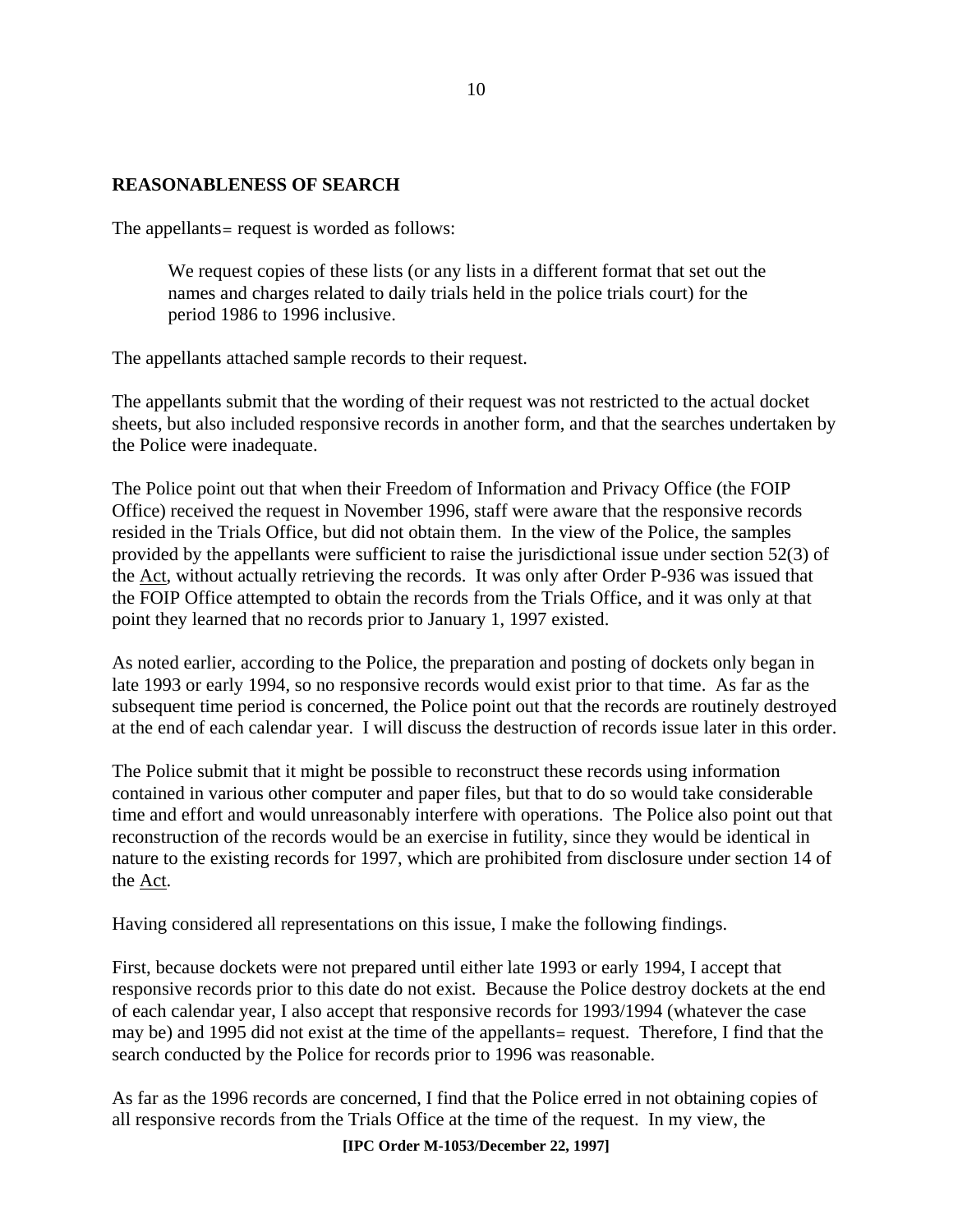explanation offered by the Police for not doing so is unsatisfactory, and contributed to the premature destruction of responsive records.

That being said, I find that docket sheets prepared by the Trials Office are the only type of records responsive to the appellants= request. Although the appellants do not restrict their request to the docket sheets, it is restricted to lists in any format that set out names and charges related to daily trials held in the police trials courts. In my view, it is not reasonable to require the Police to reconstruct the records by obtaining information from various computer and paper files in order to satisfy their search obligations. The appellants requested lists, and I accept that the only lists in existence at the time of the request were the docket sheets maintained in the Trials Office.

Accordingly, I find that the search by the Police for all records responsive to the request was reasonable in the circumstances.

#### **DESTRUCTION OF RESPONSIVE RECORDS**

In Order M-936, Inquiry Officer Fineberg ordered the Police to make an access decision with respect to the records. The Police explain that when they attempted to retrieve the responsive records they were informed that this type of record is destroyed at the end of each calendar year.

 Consequently, the appellants were advised that no responsive records exist prior to January 1, 1997, the time period covered by the request. However, the Police offered to extend this time period to the date of Order M-936, and the appellants agreed.

The Police explain that because their record retention schedule was created by by-law in 1992, before any decision was taken to prepare and post docket sheets, these records are not covered by the schedule. The Police do not explain why the schedule was not updated when these new types of records were created.

The appellants, understandably, express strong objection to the fact that the records which existed at the time of their request were subsequently destroyed.

I too am concerned about the fact that responsive records were destroyed by the Police after the request was received, and I find the explanation offered by the Police to be unacceptable. The facts on this issue are quite clear. The request was submitted and received by the Police on November 29, 1996. It was clear to the FOIP Office which records were responsive to the request and where they were located, in the Trials Office. At a minimum, the Police had a responsibility at that time to advise the Trials Office to retain a copy of all responsive records until the request had been satisfied and any subsequent proceedings before the Commissioner or courts was completed. They failed to do so, which has compromised the integrity of the access process.

Section 30 of the Act places a clear responsibility on the Police to ensure that personal information is retained and disposed of in accordance with section 5 of Regulation 823. This regulation reads as follows: